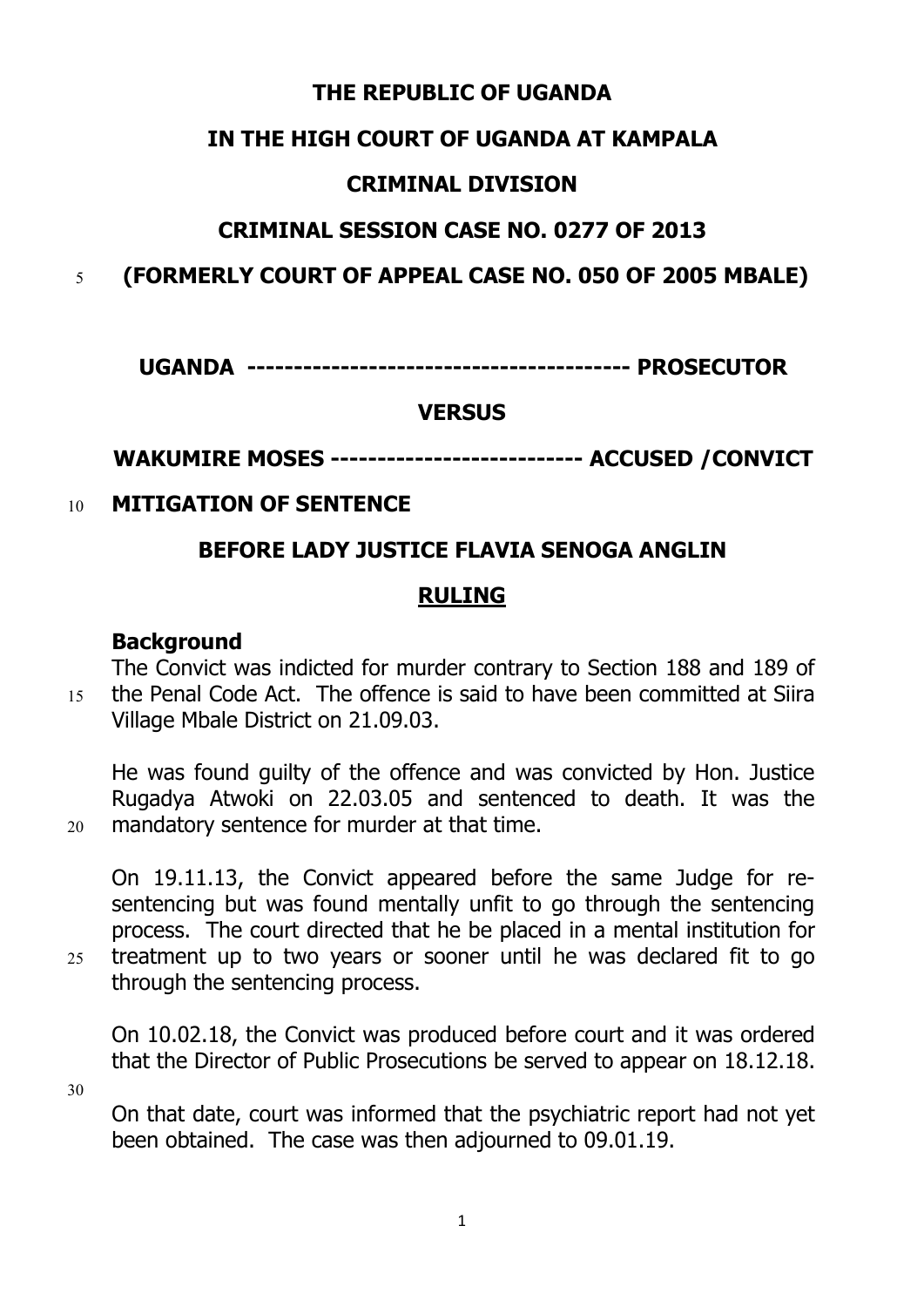The same situation still presented on 09.01.19, when court was informed that the Convict had been examined but the report had not yet been received.

5 On 15.01.19, court was informed by Counsel for the Convict that they had just received the psychiatric report and they needed time to review the same to be able to ably represent the Convict.

The matter was adjourned to 21.01.19, but was not called again until 10 05.02.19.

Counsel for the Convict after giving a brief background to the case submitted that the Convict had appeared for mitigation of sentence pursuant to the decision of the Supreme Court in the case of **Attorney**

## 15 **General vs. Kigula and 147 Others Constitutional Case 03/2006.**

She contended that, the case for the State is that at 6am on the morning of 22.09.03, the body of Magoola Robert was found at the side of the road. It had wounds on the right side of the head.

20

Following the discovery of the body, clothes believed to have been worn by the Convict together with a panga were recovered from the Convict's house.

25 Forensic analysis was done and the blood group of the deceased was the same as that found on the clothes of the Convict.

The Chairman of the village where both the Convict and the deceased lived said that, on the day before the deceased was found, the Convict 30 had told him that Magoola Robert had befriended his wife and infected her with Aids.

It was then argued by Counsel for the Convict that, the case for the death penalty had not been met as the case was not exceptional.

35

That the Convict had demonstrated the capacity to reform. And therefore a deterrent sentence between fifteen to seventeen years from the date of conviction less remand time would be an appropriate sentence.

40

Further that, the Convict's case is neither exceptional nor is he incapable of rehabilitation.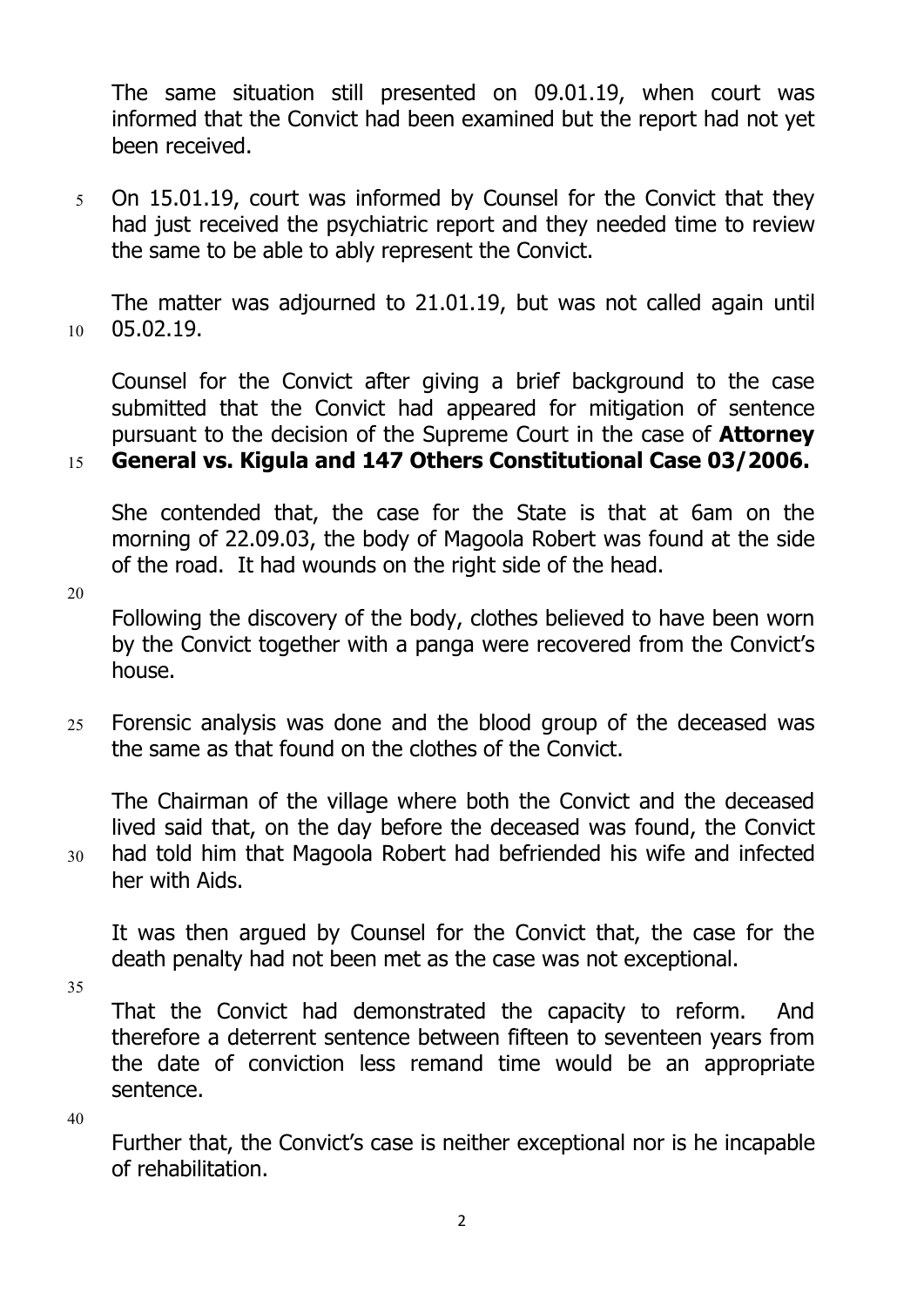She observed that, while every murder is of the utmost seriousness requiring substantial punishment, this case was not the rarest of the rare. Therefore that, a life sentence was unnecessary as the Convict could be adequately punished by a custodial sentence.

5

It was emphasized that a fixed term custodial sentence would be appropriate in light of the mitigating factors.

Court was referred to the sentencing guidelines paragraph 9 (3) (a) 10 which requires the court to consider the mental state of the offender before considering a custodial sentence.

Paragraph 21 thereof provides that mental disorder or disability linked to the commission of the offence is a mitigating factor.

15

Counsel pointed out that, it is well established that an offender suffering from schizophrenia or other serious psychosis should not be executed.

The attention of court was then drawn to the various psychiatric 20 assessments of the Convict in this case:-

- He has been diagnosed as suffering from severe and chronic mental illness.
- 25 Prior to his incarceration, he was suffering from psychotic mental illness and has been treated in custody.

There is a report from Dr. Muran indicating that his condition has improved. However that, court should note that the Convict suffered 30 from side effects of the medication which has brought about involuntary facial movements.

Further that, the deceased having had an affair with the Convict's wife, who then contracted Aids, was a powerful factor in the commission of

35 the offence.

Counsel also presented the following other mitigating factors in respect of the Convict:-

- 40 1.
	- a) The Convict was 37 years of age at the time he was arrested.
	- b) He is married and had six children.
	- c) He worked and supported his family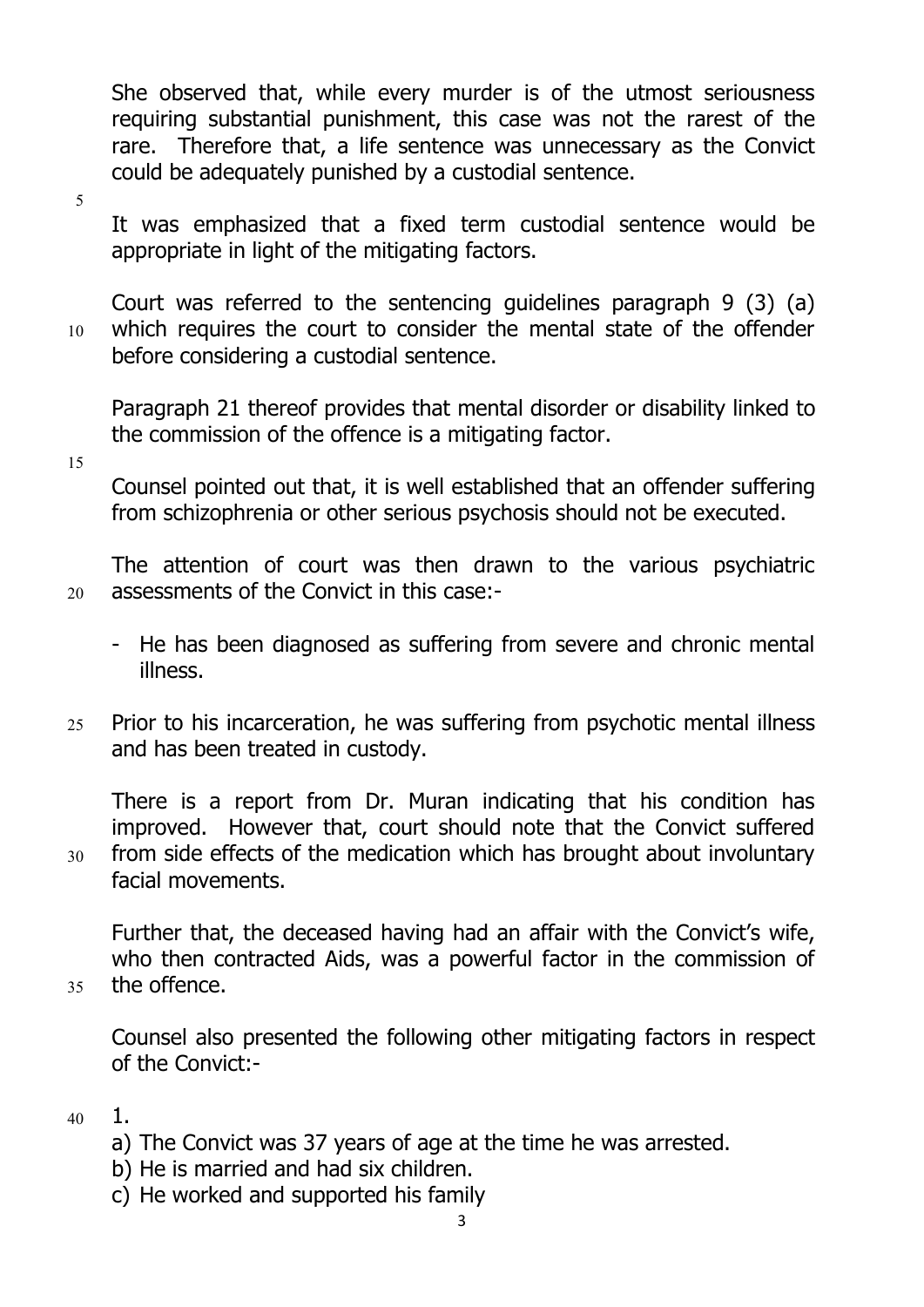- 2. The Convict suffers from a serious chronic psychiatric illness that is schizophrenia.
	- The illness began prior to the offence and is still ongoing.
- 

5 While in custody, Counsel pointed out, the Convict has participated in a number of rehabilitation programs and held responsible positions as an elder in a Pentecostal Church and as an advisor in the condemned section.

10

Court's attention was drawn to the report of the Officer in charge Prisons, dated 13.12.18, which concludes that the Convict has exhibited a high level of discipline, abides by the Prison rules and regulations and is a changed person.

15

This, Counsel argued, clearly shows that the Convict is capable of rehabilitation.

Counsel also laid out the mitigating factors as per the case of **Attorney** 20 **General vs. Kigula and 417 Others (Supra).**

- 1) The Convict resides in the condemned section of the Prison, living in the ever present shadow of death, in demeaning physical conditions.
- 25 She pointed out that, the issue of prison conditions was explicitly considered by the Supreme Court in the Kigula Case, with specific reference to the prison conditions at Luzira when considering the components of the death row syndrome.
- 30 Further that, under Article 28 of the Constitution, the Convict is entitled to a speedy hearing. However that, not only has the Convict been subjected to a sentence of thirteen years, he has also waited almost ten years since the Supreme Court judgment in Kigula case, in 2009, to be resentenced. That this is a very powerful mitigating factor.
- 35

It would therefore be appropriate Counsel added, to review the Convict's sentence, taking into account the delay in re-sentence, together with the physical and psychological effects of the death row syndrome.

40 That given all those mitigating factors including the Convict's obvious mental health issues, a lower custodial sentence would be appropriate.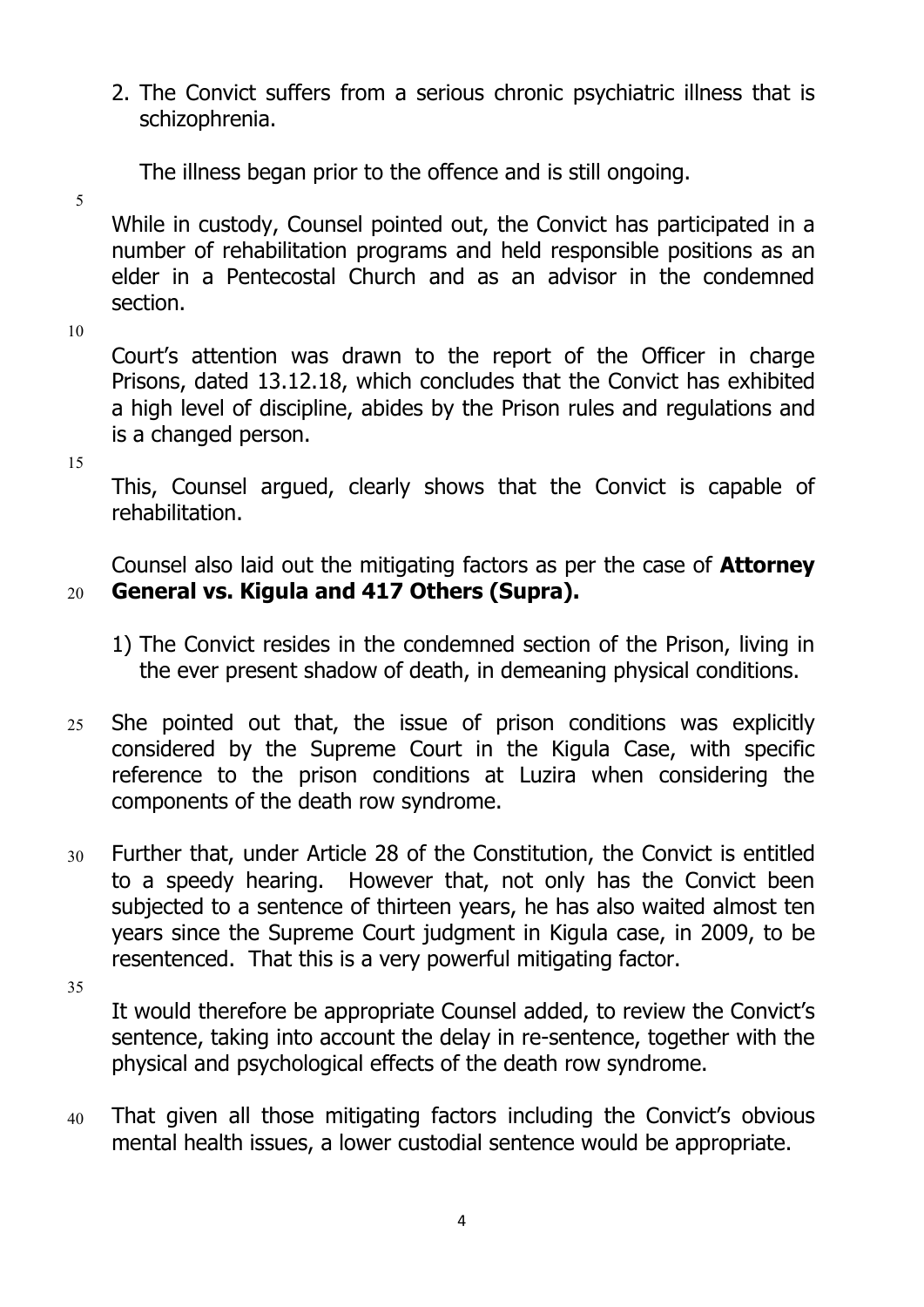Counsel further pointed out that the Convict spent one year, five months and twenty one days on remand prior to conviction. She prayed court to deduct that period from the sentence imposed by this court.

5 In reply, Counsel for the State submitted that the punishment for murder under S.188 and 189 of the Penal Code Act is death.

But that, since the Convict has produced evidence that he has a mental condition- report dated 14.01.19, the death sentence was not 10 appropriate.

She agreed that the Convict be sentenced to a custodial sentence. And taking into account the seriousness of the offence committed, and the brutal manner in which it was committed she proposed a custodial 15 sentence of twenty one years. Also taking into account the mitigating factors, the mental health of the Convict and the defence of provocation. But Counsel also noted that, a life once taken away cannot be regained. That the sentence would serve to meet the ends of justice.

20 In rejoinder, Counsel for the Convict reiterated her earlier submissions on the mitigating factors.

I have taken into account both the mitigating and aggravating factors. The fact that the death penalty has been declared unconstitutional and 25 more so the Convict's mental condition  $-$  schizophrenia which is a chronic illness.

It has been established that a mental impairment may affect a sentence in a number of ways. These include the following:-

- 30
- 1) It may reduce an offender's **"moral capability"** or blameworthiness for the offence.
- 2) It may affect the kind of sentence imposed for example suspending 35 the sentencing process and requiring the Convict to get treatment, which was done in this case. The offender was put on treatment for two years pending re sentencing.

In these circumstances the mental impairment makes it inappropriate to 40 send a deterrent message to the community or to the Convict.

However, court has taken cognizance of the fact that the psychiatric medical report dated 14<sup>th</sup> 01.18 forwarded to court on 15.01.19